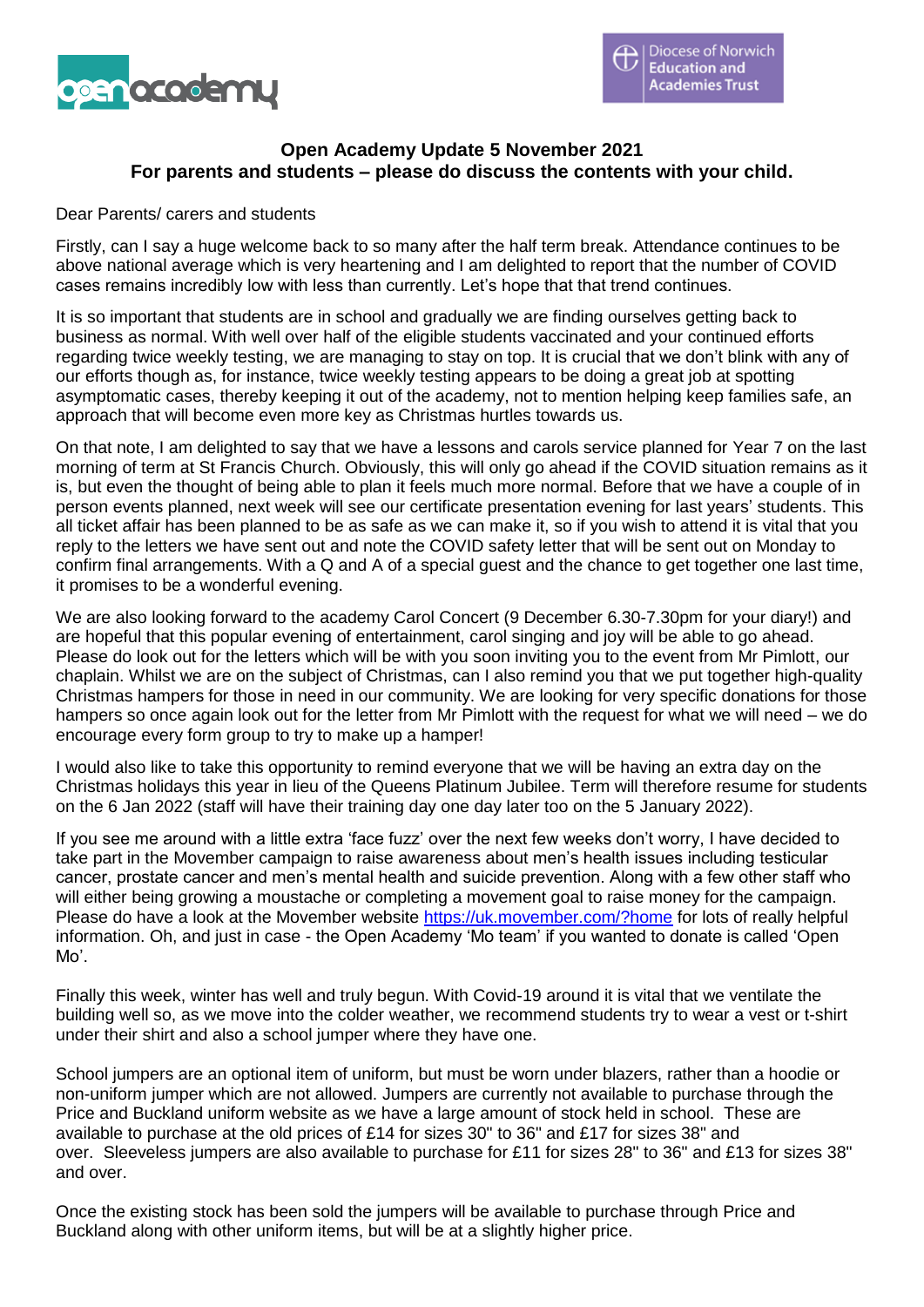

Where it is exceptionally cold in class students will also be allowed to wear their coats. If you would struggle to meet the cost of a jumper please speak to your child's Assistant Head of year.

Thank you for your continued partnership in helping keep standards high as we work through this next phase of the pandemic. I hope you enjoy the rest of the newsletter

Jon Ford Principal

#### **Contents:**

- **1. Year 7 News**
- **2. Year 8 News**
- **3. Year 9 News**
- **4. Year 10 News**
- **5. Year 11 News**
- **6. Sixth Form News**
- **7. Careers**
- **8. Library News**
- **9. Attendance**
- **10. Chaplain's Reflection**

#### **1. Year 7 News**

No update.

Mrs Pearsall – Head of Year 7 Mrs Middleton – Assistant Head of Year 7

#### **2. Year 8 News**

Welcome back Year 8! We hope that you have had a good break and are ready for the half term ahead! There are lots of exciting things to look forward to this half term, so please watch this space for more information.

As always, we want all our students to start the new half term positively and remember that we see every day as a new day and a chance to have a better day than the day before. We want all students in the Year group to know that if they have any concerns or worries, that there is always someone to speak to. Their form tutor is always a good person to talk to in the first instance, but there is also Mrs Lamb, Mr Crawford and Miss Whitwood as part of the Year 8 team who are always happy to listen and support.

On Monday Year 8 students will be having an assembly on the theme of "community" where we will be talking about ways in which students can support those in the Open Academy community and those is the wider community. One of the keywords that will be a focus this half-term will be "kindness", particularly being kind to others and having a collective responsibility to help and support each other. We will be collecting for the Christmas hampers again this year. Each year the school collects items for hampers and Mark, the school Chaplin, delivers them to members of the community as a random act of kindness. Some of our students will have the opportunity to be involved with this. This is a wonderful event which we have been involved with for a number of years, those involved will have a memorable experience.

As always it gives us absolute pleasure to talk about some of the amazing achievements our students have had. Our year group attendance currently stands at 91%. We still have over 35 students with over 100% attendance for the whole year so far, and over 50% of the year group with attendance over 95%. This is a significant achievement for all of them considering the bugs that have been in circulation, so well done to all.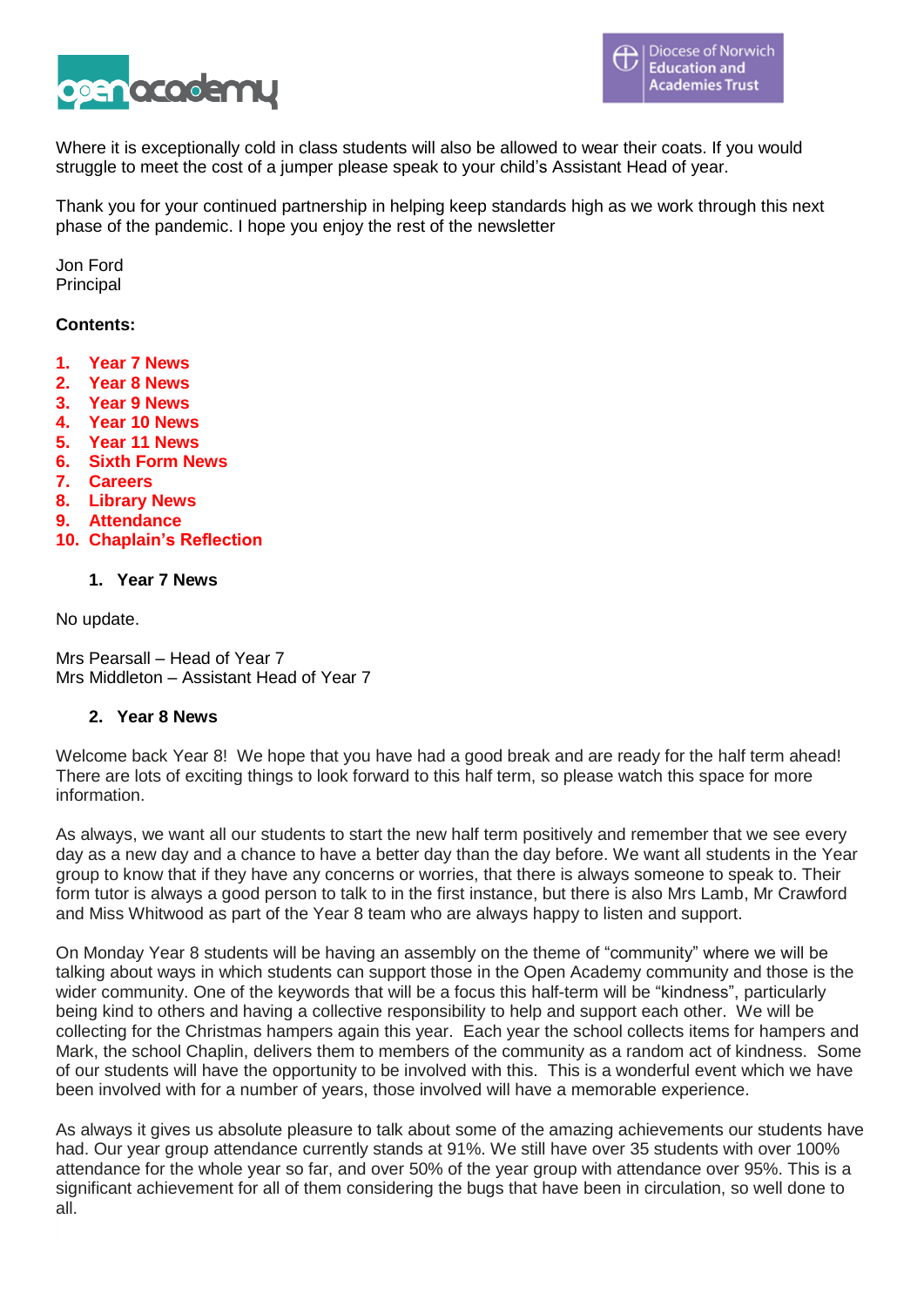

Students are continuing to gain achievement points for following the correct LEARNT behaviour. In total our year group has nearly 11,000 achievement points. This is the highest number out of any other year groups and this makes us incredibly proud as a year team, so keep up the hard work and lets have a brilliant half term.

We hope you have an enjoyable and safe bonfire night.

Ms Whitwood and Mr Crawford - Heads of Year 8 Mrs Lamb - Assistant Head of Year 8

#### **3. Year 9 News**

We are now through our first week in the second half term of the school year. The weather is slowly turning colder and winter/Christmas is just around the corner. We also have a couple of important historical dates, with it today being the 5th November (Guy Fawkes/Bonfire Night). Next week we will have a moment of silence to commemorate the moment when the guns fell silent during WW1 on the 11th hour of the 11th day of the 11th month.

Achievement points continue to flood in for fantastic behaviour and effort in learning. The current tally for this week is:

 $AFD - 82$  $LGA - 131$ RPH – 89 NST – 109

Doing well for the 1st 4 days back in school.

Weekly late detentions are improving for those who are less than 20 minutes late to lesson in the first week back. This is great to see and hopefully will continue in this trend. However, those who are clocking up more than 20 minutes late to their lessons in this first week is getting worse with more and more learning time being missed. Please can you have a word at home if your son/daughter is one of those who is staying behind on a Friday after school.

Thank you for your support at home and I hope we have a fantastic half term in the run up to the Christmas holidays which are now only 6 weeks away.

Mr Pickup – Head of Year 9 Mrs Smith – Assistant Head of Year 9

#### **4. Year 10 News**

Welcome back and hope you all had a good half term holiday.

Hubs will start again next week after school. Parents should have received a letter from Mr Fisher. If you have any queries please contact us.

Our top achieving students this week are: Georgina Barnes, Scarlett Butler, Angelos Chatzopoulos, Jess Fraser, James Hoye, Summer Maccormack, Teyla Young, Faith George, Kelsey Holman, Isla Gardner, Ella Iftimie-Hau, Erin O'Neill, Sophie Swatman, Rose Wheatley and Sade Woollard. Well done to you all.

We have a football match on Monday, 8 November against Dereham in the cup. Please come and support if you can 3.45 pm at school.

Mr Lambert – Head of Year 10 Mrs Roe – Assistant Head of Year 10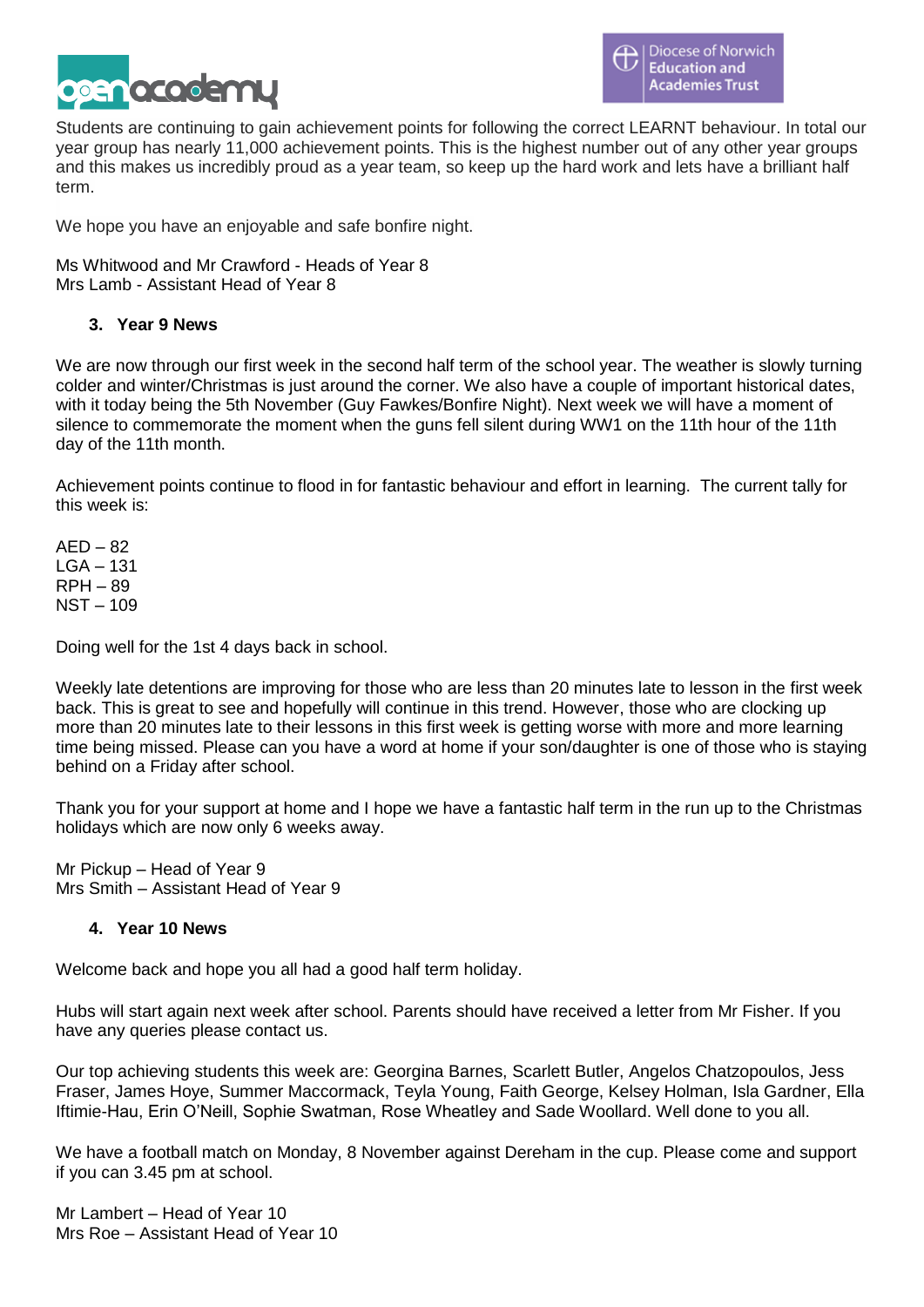

### **5. Year 11 News**

It was wonderful to welcome back the Year 11s after half-term break. They have had a great start and are working well towards their mock exams which start week commencing 15 November. The students completed revision timetables in tutor time this week, so should be prepared for how much time to spend on studying over the next few weeks.

Mrs Clayton – Head of Year 11 Mrs Roberts – Assistant Head of Year 11

#### **6. Sixth Form News**

What a busy first week back we have had! Year 13 had the opportunity to be off timetable for one day in order to begin their UCAS applications. It would be great if parents could support us to make sure that they meet the deadline stated below. More information regarding this process will be delivered to parents on 7 December at the Year 12 and 13 parents evening.

Year 12 have had a brilliant start to the half term as they have started their NCS programme. The first three days saw them travelling to Hautbois Activity Centre where all students took part in a variety of team building and confidence building tasks such as abseiling, canoeing and climbing. I know that most of them were really pushed out of their comfort zones and I know how much they all got out of completing activities that they initially didn't feel comfortable doing. Well done!

#### **Head Boy and Head Girl**

I would like to appoint the Year 12 leadership team. As such please could students email me by Monday at the latest if you would like to be considered for the position of Head Boy or Head Girl. Students should write a paragraph or two about why they would like the role, and why they are suitable to carry out this role. I will be interviewing for the role by the middle of next week!

#### **EPQ**

A reminder that Year 12 students taking the EPQ are able to see Miss Ling in the library if they would like any support with their project, whether this is to discuss next steps, help finding useful resources for research or for general advice. There is a timetabled Hub session on a Tuesday Week A between 3-4, or they can contact Miss Ling to arrange a meeting at another time.

#### **UCAS**

This is a reminder that the Year 13 UCAS deadline date to complete everything (including making the payment) is Friday, 3 December.

Students should forward to me their personal statements so that they can be checked ASAP. Alex is in the Academy on Tuesdays and Fridays and students can make an appointment to sit with him and go over their applications. PLEASE DO NOT LEAVE THIS UNTIL THE LAST MINUTE!

#### **Apprenticeship opportunity**

Anglian Water are currently advertising for 4 Information Technology (IT) Degree Apprentices, the deadline for applications is **Sunday, 14 November**.

For more information and to apply, please click

here:- [https://awg.wd3.myworkdayjobs.com/AW/job/Lincoln/IT-Degree-Apprentice\\_R14025-1](https://awg.wd3.myworkdayjobs.com/AW/job/Lincoln/IT-Degree-Apprentice_R14025-1)

The IT Degree Apprenticeship will start in September 2022 and is an amazing opportunity for students completing their A Levels (or equivalent) next summer.

Mrs Molloy Head of Sixth Form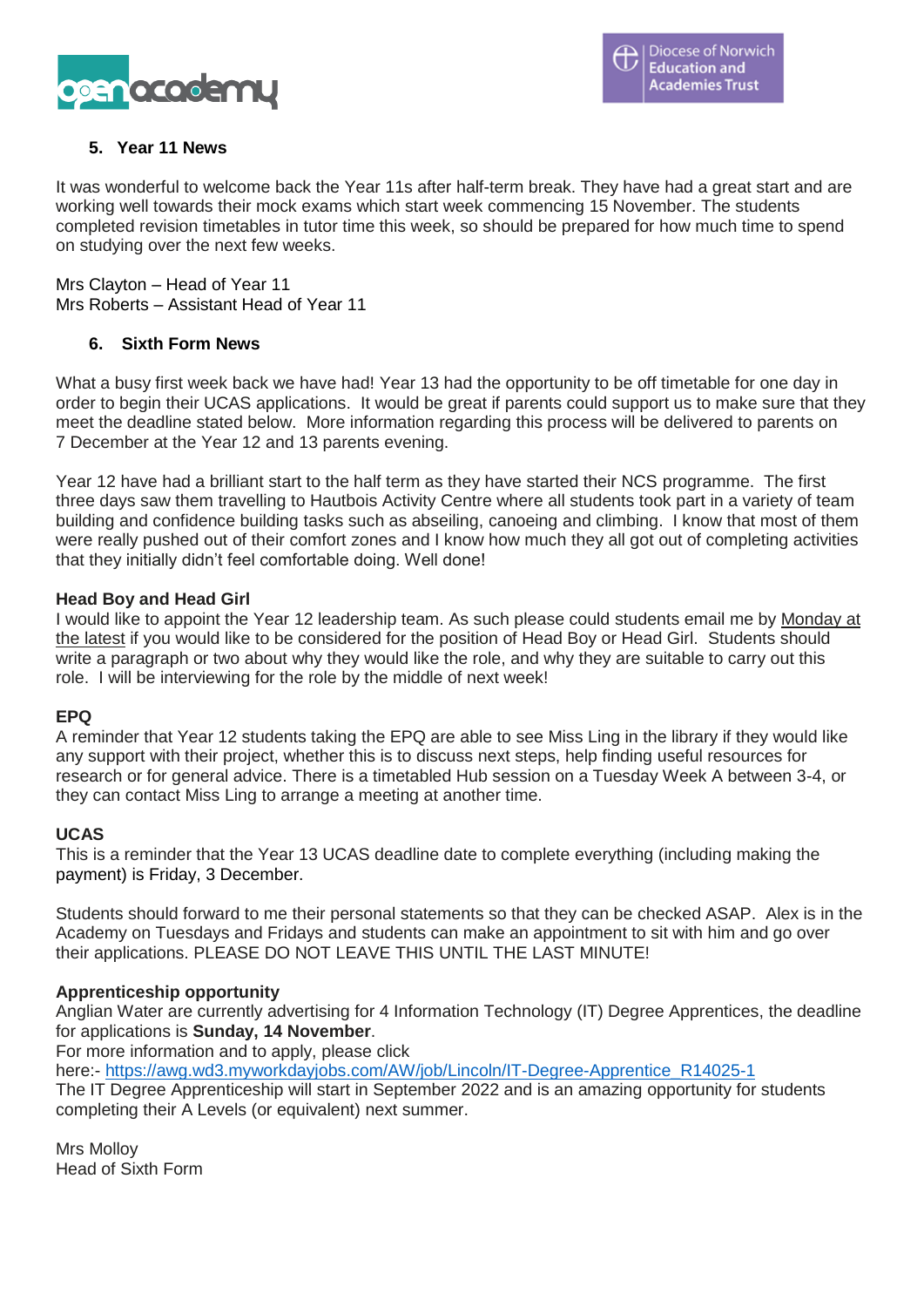

## **7. Careers**

Our Sector of the Month for November is Ports and Maritime - please encourage your young people to explore the exciting opportunities each month. In East Anglia this is a significant industry with Felixstowe being the largest container port in the UK and Lowestoft, Great Yarmouth and Ipswich also part of the global shipping industry. By 2030 the sector is expected to double in size and offer an even wider range of career and job opportunities in this country and overseas. An Introduction to the variety of roles can be found at <https://www.icanbea.org.uk/app/explore/industries/ports-maritime-61/>Other useful sites are <https://www.maritimeuk.org/careers/> and <https://careersatsea.org/>

The KickStart employment programme is a fully funded government initiative aimed at giving 16-24 year olds who may be at risk of unemployment the chance to get 6 months paid work and the chance of further fulltime work. Applicants must be from families who are in receipt of universal credit. Details can be found at <https://www.icanbea.org.uk/app/explore/industries/kickstart-scheme-gov-126/> or via googling KickStart in your local area.

This academic year many more of our students are enjoying using our online careers platform Unifrog. All KS4 and KS5 students have access and in KS3 Year 7 students will soon have access too. The service can be accessed free from home and is an excellent source of information and guidance on virtually any career path or course you can think of! The link is [www.unifrog.org](http://www.unifrog.org/) Students who are having difficulty logging on should speak to Ms Davies in S12. Access issues are very easily resolved.

Mrs Davies

Careers Facilitator and Assistant Head of Sixth Form

#### **8. Library News**

Please be aware of the revised after school timetable for the library next week due to staff training and absence:

Monday: Manga & Comics Club 3-4pm Tuesday- Thursday: Closed after school Friday: Library Club 3-4pm (open for homework and private study)

The library will be open as normal during the school day at break and lunch.

Onto reading related news, this month in the library we are celebrating National Non-Fiction November! This year's theme is heroes, celebrating all the real-life superheroes who do extraordinary things to make a positive difference to the world we live in.

We have created a series of special displays in the library to encourage students to borrow and read a nonfiction book this month. These include a selection related to this year's theme (Everyday Heroes), a showcase of the books nominated for The Information Book Award (the winners are announced on 25 November) and a collection of climate change and environmental themed books in conjunction with the COP26 conference.

Visit the library, borrow a book and then share your favourite new fact! Please see the poster below for some highlights and recommended reads.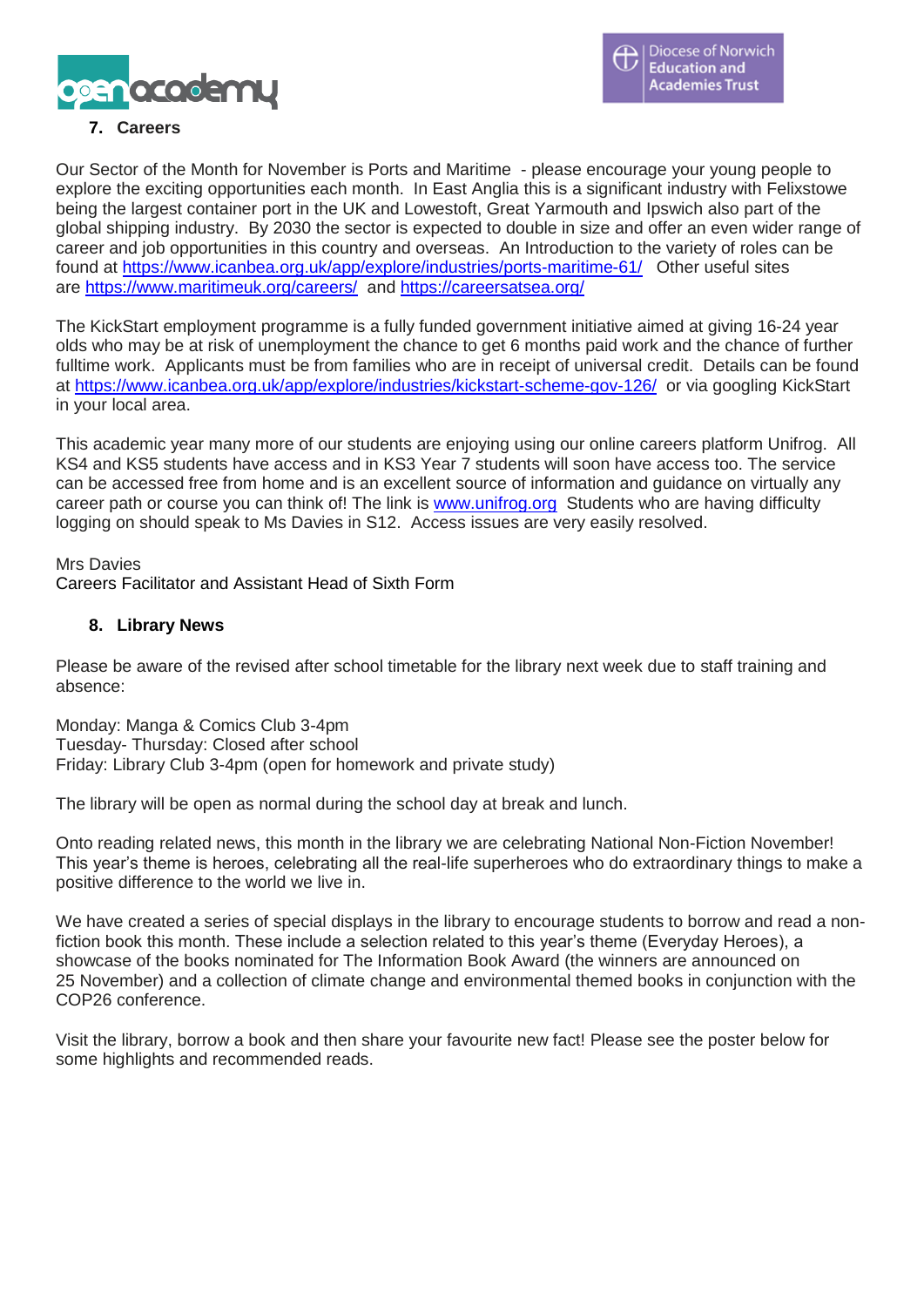





Borrow these books from the school library and share your favourite new fact!

# **EVERYDAY HEROES**



# THE INFORMATION BOOK AWARD



## **COP26 BOOKLIST**



Miss Ling **Librarian**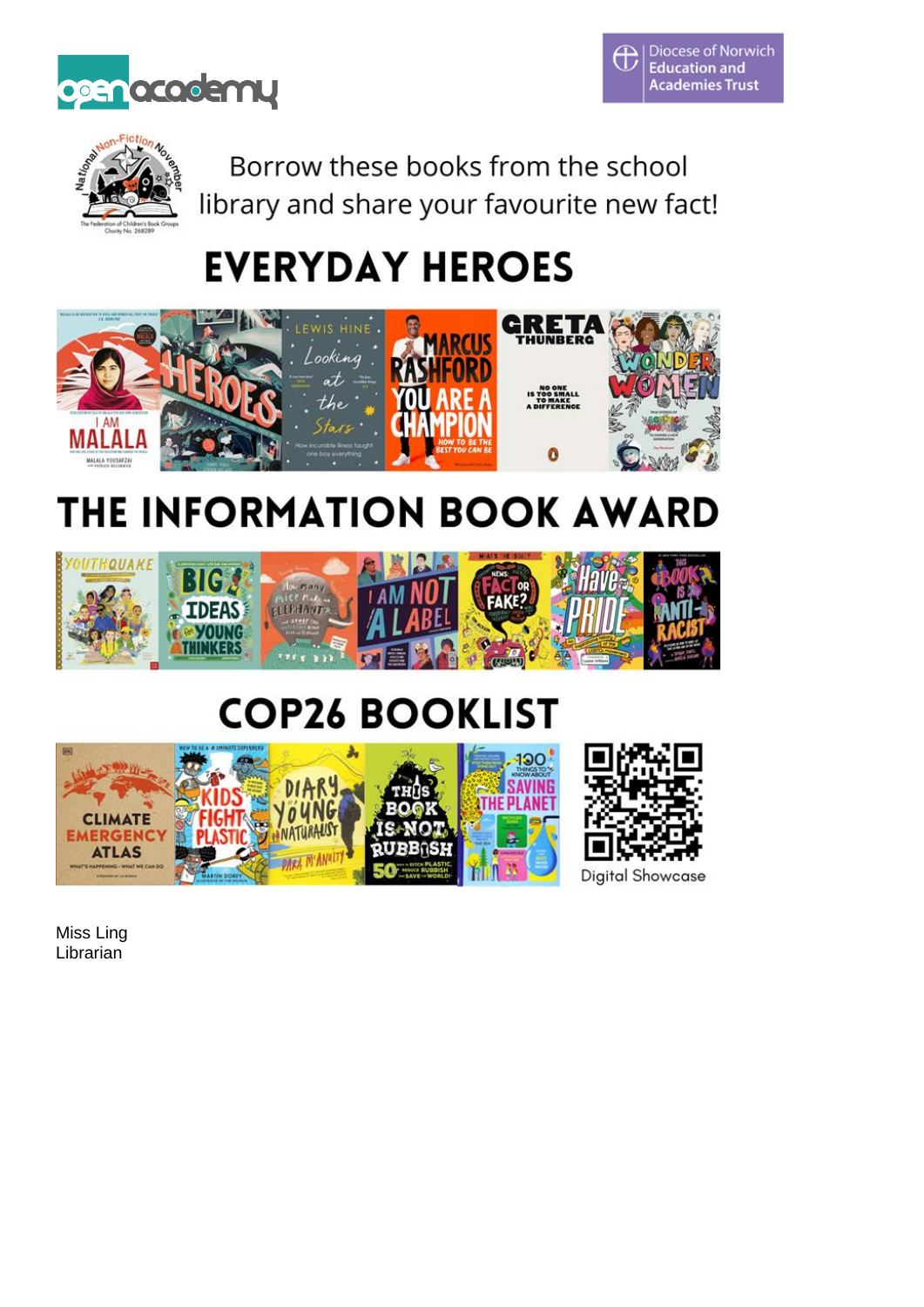

#### **9. Attendance**

| 12/13 CAN           | 91.66% |                   |        |
|---------------------|--------|-------------------|--------|
| 12 JTH              | 88.92% |                   |        |
| 13 LWK              | 75.18% |                   |        |
| C7 KLI              | 92.46% |                   |        |
| D7 MKN              | 94.96% |                   |        |
| R7 CSM              | 92.64% |                   |        |
| SRB 7 EOK           | 96.43% |                   |        |
| <b>I7 CHA</b>       | 88.29% |                   |        |
| C8 ABR              | 91.24% |                   |        |
| D8 NWA              | 93.23% |                   |        |
| <b>18 KMU</b>       | 86.40% |                   |        |
| R8 SNA              | 92.00% |                   |        |
| SRB 8 EOK           | 92.13% |                   |        |
| C9 AED              | 88.86% |                   |        |
| D9 LGA              | 90.27% |                   |        |
| <b>I9 RPH</b>       | 92.38% |                   |        |
| R9 NST              | 88.96% |                   |        |
| SRB 9 EOK           | 88.06% |                   |        |
| C <sub>10</sub> TTH | 84.58% |                   |        |
| D <sub>10</sub> ATH | 86.10% | Year <sub>7</sub> | 92.08% |
| <b>I10 SMC</b>      | 85.37% | Year <sub>8</sub> | 90.62% |
| R <sub>10</sub> BLU | 86.69% | Year 9            | 90.05% |
| SRB 10 EOK          | 77.89% | Year 10           | 85.48% |
| C <sub>11</sub> KST | 89.63% | Year 11           | 88.23% |
| D11 SMU             | 89.90% | Year 12           | 89.34% |
| <b>I11 ERO</b>      | 81.96% | Year 13           | 77.72% |
| R <sub>11</sub> SRI | 91.96% | Year 14           | 83.82% |

Well done to the tutor groups/year groups who have achieved over 90% this half term – this is great especially given the number of students who have been absent due to Covid.

Well done to the 206 students in Years 7-11 and the 7 students in the 6<sup>th</sup> Form who achieved 100% attendance for the month of October 2021. These students have been given achievement points.

Should there be any changes in your address, telephone numbers etc. please do let us know as soon as possible, in order that this information can be updated on our system.

Don't forget to use our student absence email to inform us of your son/daughter's absence/appointments. The address is [student.absence@open-academy.org.uk](mailto:student.absence@open-academy.org.uk) Thank you.